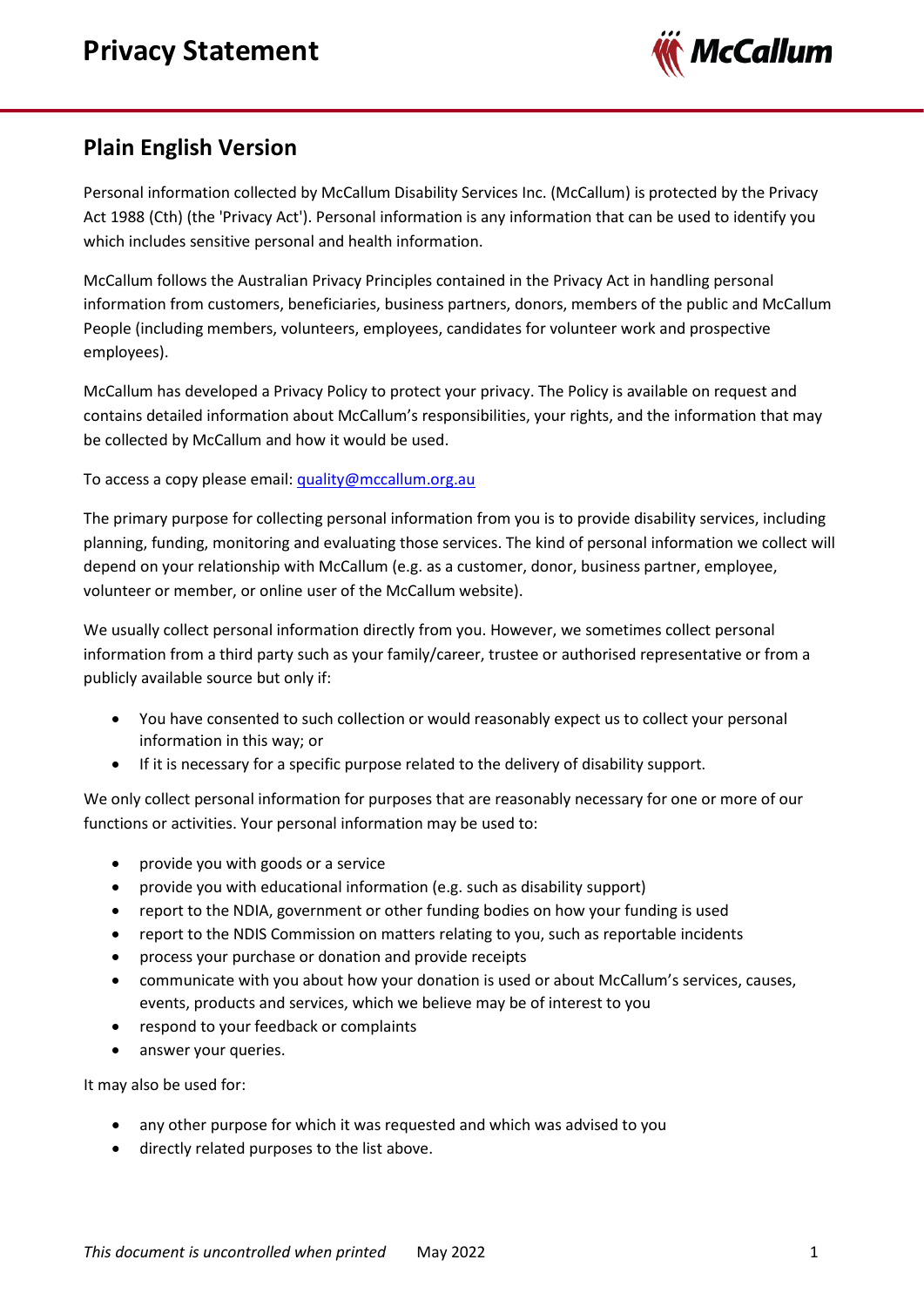## **Privacy Statement**



Please be assured that wherever possible McCallum uses information in a de-identified form. Personal information will not be disclosed to third parties without your permission, except where permitted or required under the Privacy Act.

We take steps to protect all personal, sensitive and health information and government related identifiers held by McCallum against misuse, interference, loss, unauthorised access, modification and disclosure.

You can access the personal information that we hold about you, and you can ask us to correct the personal information we hold about you. You may be asked to provide proof of our identity before we can process this request.

If you are listed on one or more of our network email lists you can opt out at any time. You can unsubscribe by using the 'unsubscribe' options noted in our emails.

How to contact us:

For further information contact us at [quality@mccallum.org.au](mailto:quality@mccallum.org.au)

Or alternatively you can write to us at:

Quality Team McCallum Disability Services 29 Learmonth Street, Alfredton, Victoria, 335

*Easy read version of the Privacy Statement below…*